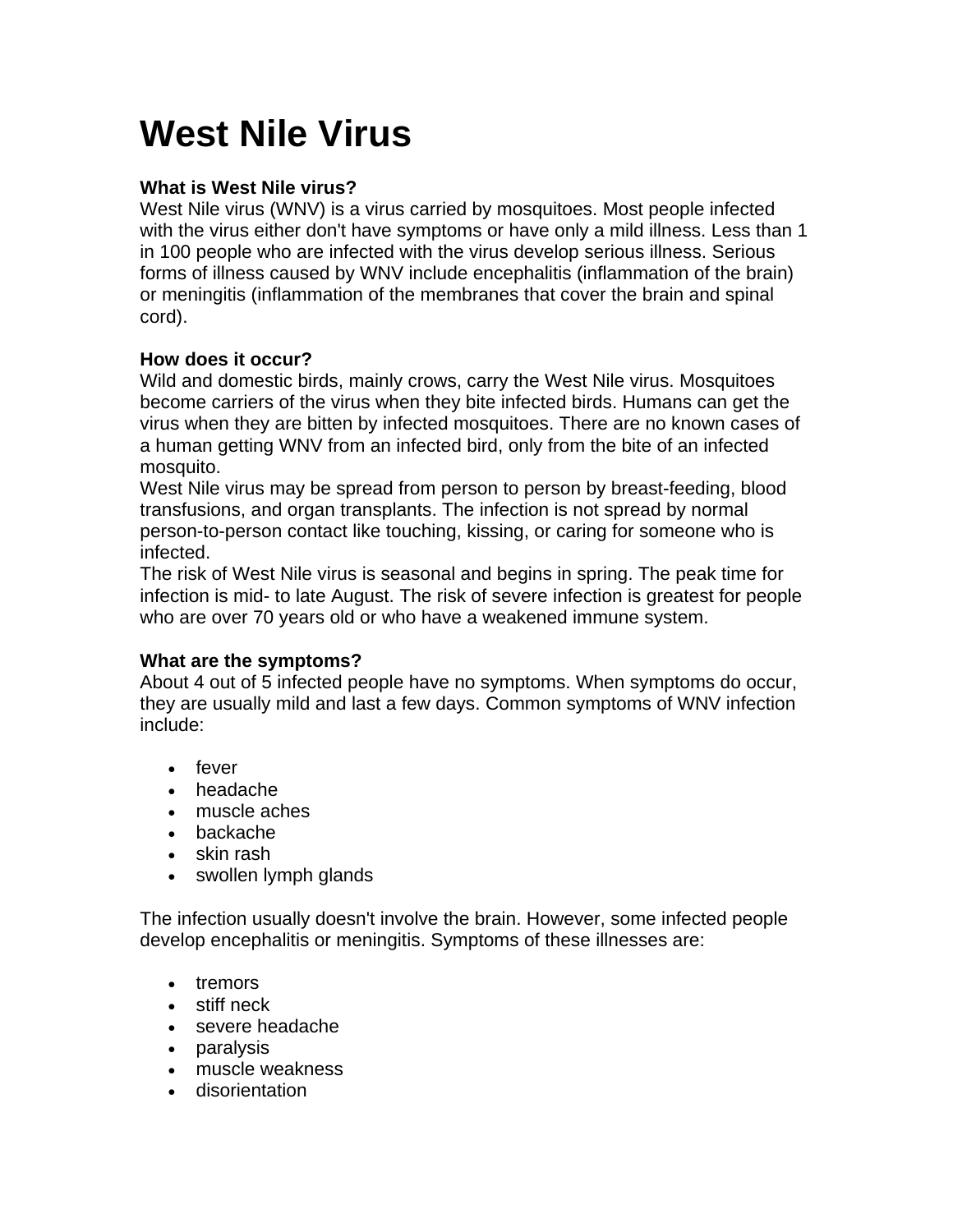- convulsions
- coma.

Some people develop a poliolike syndrome with sudden, painless weakness and paralysis. Symptoms usually appear 2 to 15 days after you were bitten by an infected mosquito.

### **How is it diagnosed?**

Your health care provider will ask about your symptoms and examine you. Tests you may have are:

- blood tests
- spinal tap (lumbar puncture), a procedure in which a needle is inserted between two bones of your spine to take a sample of fluid for lab tests
- electroencephalogram (EEG), a test that measures the electrical activity of your brain (brain waves)
- computerized tomography (CT) or magnetic resonance imaging (MRI) scans.

#### **How is it treated?**

There is no specific treatment for the West Nile virus. If you have a serious infection, you may need to stay at the hospital. You may be given intravenous (IV) fluids and pain relievers. For severe or life-threatening infection, you may need treatment in an intensive care unit.

## **How long will the effects last?**

Most people infected with WNV do not get seriously ill, and they recover fully. Symptoms of the more serious infections may last for weeks. Damage to the brain or other parts of the nervous system may be permanent. If you get West Nile virus, you will be immune to future infection by the virus, but your immunity might decrease over time.

#### **How can I take care of myself?**

Rest and take acetaminophen (Tylenol) or an anti-inflammatory medicine such as ibuprofen if you are having fever, headache, or muscle aches.

Contact your health care provider if:

- Your temperature is 102 F (39 C) or higher
- Your symptoms are getting worse
- You have a severe headache
- You are having memory problems or feeling confused
- You are having weakness or paralysis (inability to move) of any part of your body